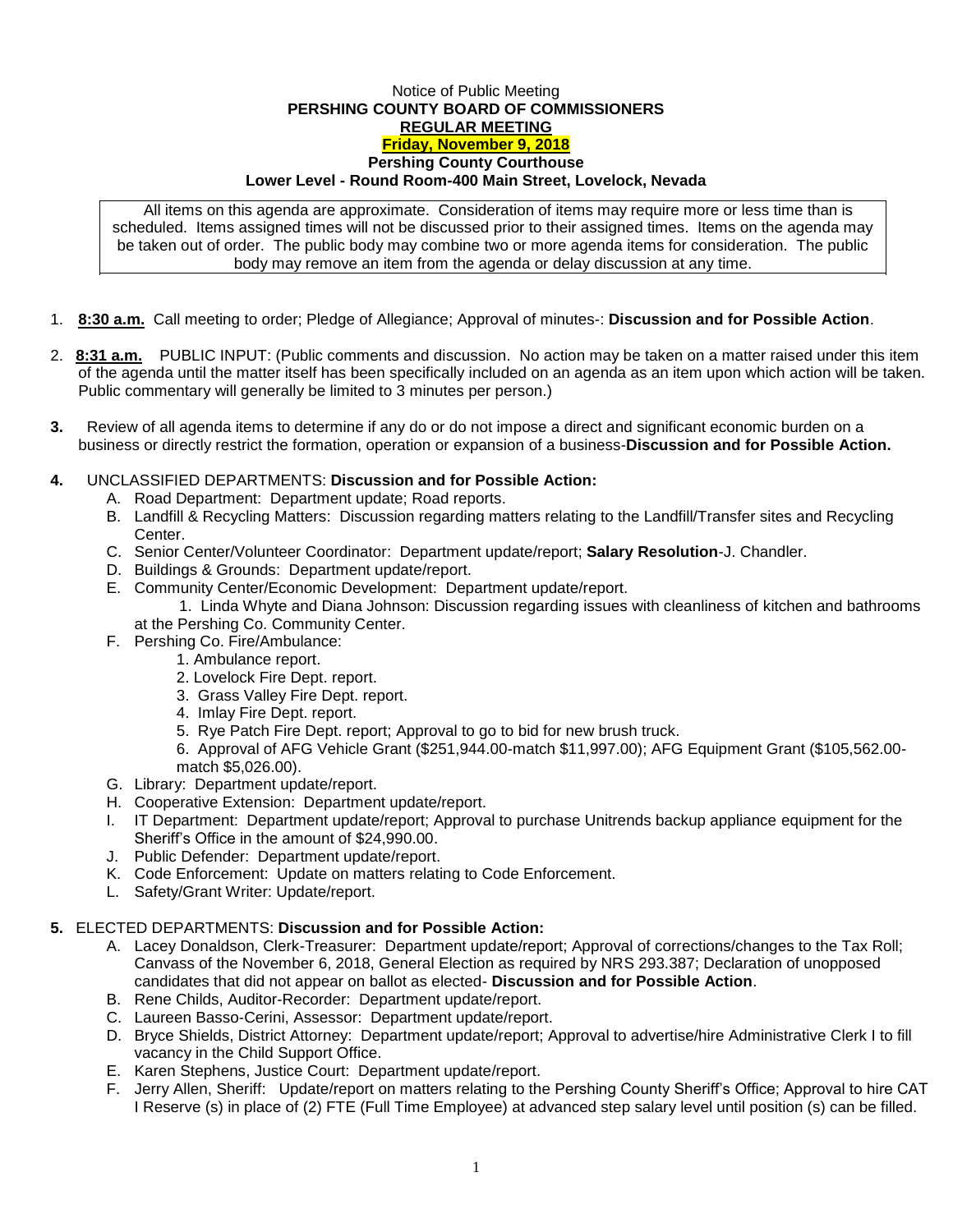- 6. Update on progress of site location, design, funding, amenities and construction of future Law Enforcement Center; Structural Report documents received from Shields Engineering, Inc. - **Discussion and for Possible Action**.
- 7. Board appointments/resignations: Airport Advisory Board; Library Advisory Board- **Discussion and for Possible Action.**
- 8. Derby Field Airport: Update on matters relating to the Derby Field Airport.
- 9. T.V. Advisory Board: Approval to purchase DVM1903-ML Modulator in the amount of \$2,860.00- **Discussion and for Possible Action**.
- 10. Re-appointment of Roger Mancebo to the Nevada State Lands Committee- **Discussion and for Possible Action**.
- 11. **9:40 a.m.** Proclamations and Awards: **Discussion and for Possible Action**-(The Pershing County Board of Commissioners may make a Proclamation or present a service or other award on behalf of the County) Years of Service pin/certificate-D. Poffenroth (15); Tom Moura-4-H Program (50).
- 12. **9:45 a.m.** Dr. Camica Evans: Requesting an amendment to Ordinance #333 (Ordinance to prohibit medical marijuana establishments and marijuana establishments as defined by NRS 453 A and NRS 453 D in all Pershing County zoning districts) - **Discussion and for Possible Action**.
- 13. **10:00 a.m.** PLANNING & BUILDING DEPARTMENT/IMLAY WATER SYSTEM MATTERS: Update on matters relating to the department.
- 14. Imlay Community Action Group: Request funding for Community Center signage-\$280.00; Request funding for internet router at the Community Center-\$35.00 - **Discussion and for Possible Action.**
- 15. First reading of an Ordinance modifying the Imlay Town Board.
- 16. **10:15 a.m.** Chuck Kendricks: Access of County R.S. 2477 road near Coyote Creek Ranch- **Discussion and for Possible Action.**
- 17. Approval to levy a special assessment on all taxable property within the confines of the Desert Valley Groundwater Basin for the Fiscal Year July 1, 2019, to June 30, 2020 in the amount of \$3.12; Approval to levy a special assessment on all taxable property within the confines of the Buena Vista Groundwater Basin for the Fiscal Year July 1, 2019, to June 30, 2020 in the amount of \$3,594.64 - **Discussion and for Possible Action.**
- 18. Discussion regarding creating a position to handle all the scheduling for events at all of the County facilities such as Community Center, Imlay Community Center and McDougal Sports Complex; Position designation full or part-time; Classified or Unclassified; Salary- **Discussion and for Possible Action.**
- 19. Litigation Meeting.
- 20. Report from Legal Counsel.
- 21. Report from Administrative Assistant-County Commissioner's Office/HR Representative.
- 22. Update on matters relating to the Pershing County Economic Development and Conservation Act- **Discussion and for Possible Action.**
- 23. Items for future agendas-**Discussion and for Possible Action.**
- 24. Correspondence.
- 25. Matters of the Board for Discussion.

Board Member reports. Board Liaison reports. (Nevada Works, Safety, Hospital Board, Emergency Management, Cemetery, Recreation Board, WNDD, Pe. Co. Economic Dev./ , Community Center, Airport Advisory Board; Museum Advisory Board, Library Board, Senior Center Advisory Board, Central Nevada Water Authority, Planning Board, Broadband Advisory Board, 911 Committee, Solid Waste Management Recycling Advisory Board, Pe. Co. Volunteer Advisory Board, T. V. Board, Frontier Coalition, Humboldt River Water Basin Authority.)